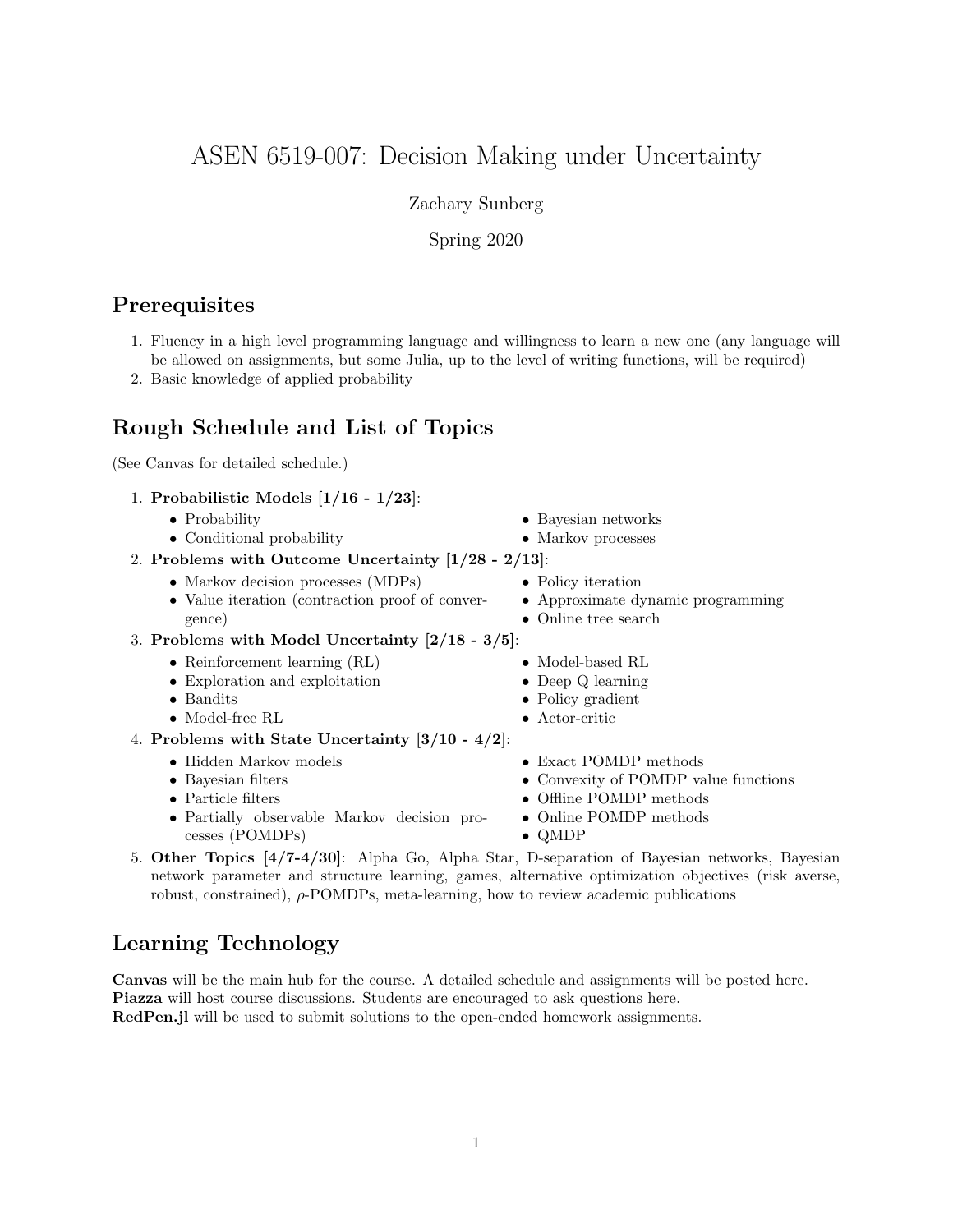# Assignments and Grading

60% Homework Assignments. There will be 6 large homework assignments, due approximately every two weeks. Each assignment will consist of

- Several conceptual questions
- Two or three exercises that will require some programming or math
- One open-ended problem. You solution will be evaluated locally with obfuscated code and the score submitted to a leaderboard. The best performers will share their solution in class. Note that attempts to de-obfuscate obfuscated code will be considered a violation of the honor code.

35% Final Project. A final project chosen by the student that ideally connects to their research. Deliverable will be a 6 page report. Project may be completed in teams of up to 3.

5% Peer Review. You will be assigned 2 project reports from other teams in the class to write peer reviews for.

#### Late Policy

For homework, there will be a 20% penalty for every late day. For the final project and peer review, there will be a  $20\%$  penalty for every late *hour* (due to the need for quick turnaround). Please use your knowledge of decision making under uncertainty to include appropriate contingency in your plans to avoid these penalties.

## Textbook

Mykel J. Kochenderfer, Decision Making Under Uncertainty: Theory and Application, MIT Press, 2015. \$70.00, Available online: <https://ieeexplore.ieee.org/book/7288640>

## Additional References

- Richard S. Sutton and Andrew G. Barto, Reinforcement Learning: An Introduction, 2nd Ed. MIT Press, 2018. \$80.00, Available online: <http://incompleteideas.net/book/the-book-2nd.html>
- Dimitri P. Bertsekas, Dynamic Programming and Optimal Control, Athena Scientific, 2012 (4th Ed.). \$134.50

# Instructor Contact

## Meetings

T/TH 10-11:15 am AERO 114

Professor Zachary Sunberg [zachary.sunberg@colorado.edu](mailto://zachary.sunberg@colorado.edu) AERO 263 Office Hours: T/TH 11:20 am - 12:20 pm 4-5pm the day before any homework is due

## Teaching Assistant

Tucker Farrell [Tucker.Farrell@colorado.edu](mailto://Tucker.Farrell@colorado.edu) Office Hours: W 11am - 12pm